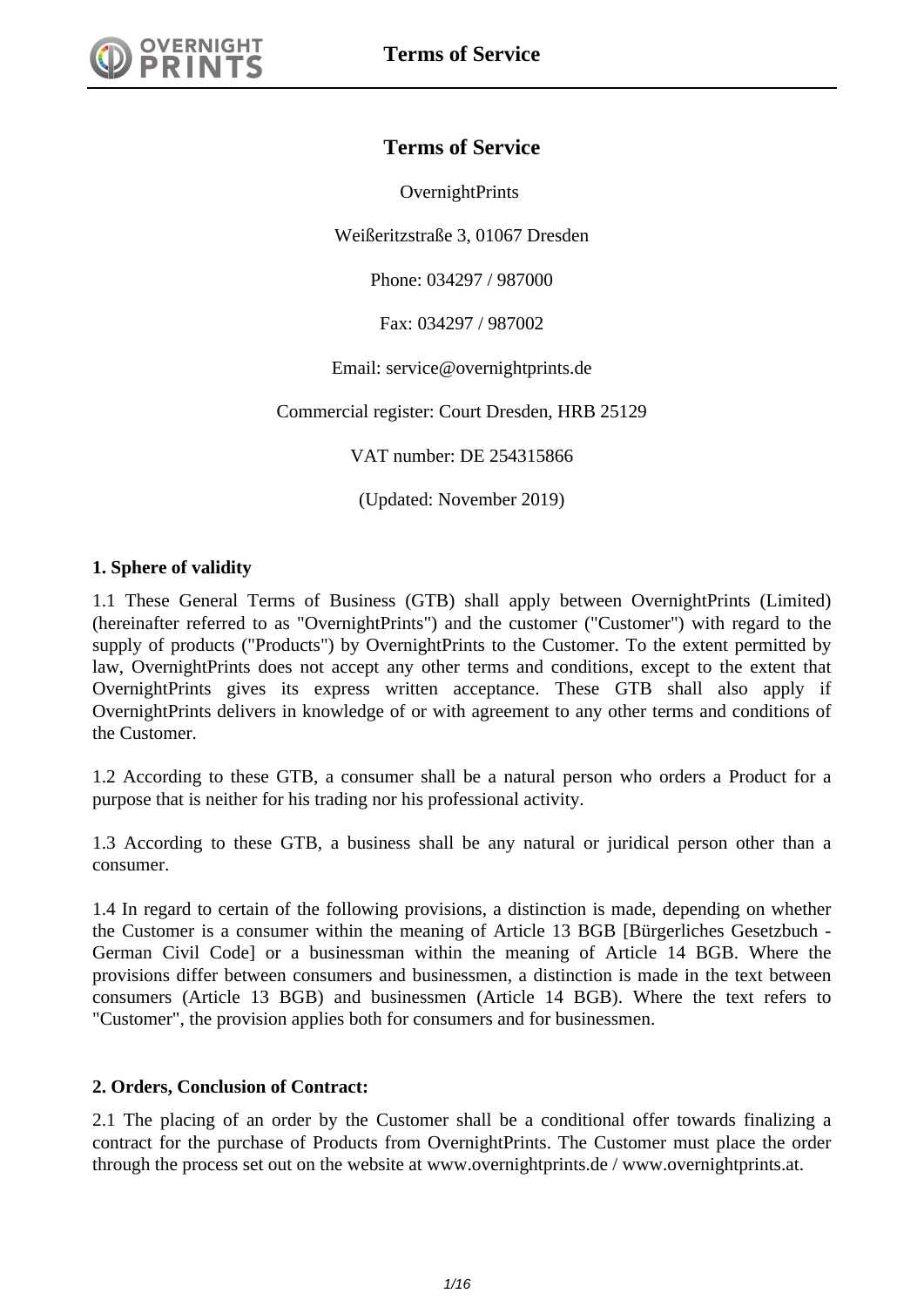

2.2 OvernightPrints may accept the Customer's offer through a binding confirmation of order to the Customer via email. At that point, the contract shall be concluded between the Customer and OvernightPrints for OvernightPrints's supply of the Products. Any email that merely acknowledges receipt of the order shall not constitute a legally binding confirmation.

2.3 The full details of OvernightPrints as the supplier and contracting party to the Customer are:

**OvernightPrints** Business Manager: Brett Heap, Denise Heap Weißeritzstraße 3 01067 Dresden Phone: 034297 / 987000 Fax: 034297 / 987002 Email: service@overnightprints.de

2.4 The wording will be saved. The Customer can view the General Terms of Business (GTB) at any time on www.OvernightPrints.de / www.OvernightPrints.at and save them to their hard drive. The individual data of their order (wording) as well as the General Terms of Business will be sent to the Customer by email.

## **3. Process of Ordering, Delivery and Delivery Period**

3.1 The order shall be handled by OvernightPrints after receiving the payment sent by the Customer and the printed material shall be dispatched to the Customer as soon as possible (according to the selected shipping option). The calculation of the delivery timeframe shall begin only after OvernightPrints has received the payment in its account in cleared funds and if necessary not before the receipt of the correct printing data. Further information on this point are provided in our FAQs:

"What is our turnaround and delivery time?"

3.2 The Customer shall provide a delivery address on which the delivery is guaranteed on working days during day time. If delivery is delayed or re-routed due to the Customer not being there to take delivery, the cost of any necessary repeated delivery and storage shall be borne by the Customer.

3.3 In case of any event beyond OvernightPrints's control, including, but not limited to, force majeur/acts of God and other unpredictable and inevitable damaging incidents for which OvernightPrints was not responsible (especially disruption of operations, power outages, labour dispute, unrest, difficulties in the procurement of materials or energy, delays in transit, lawful lockouts; lack of workers, energy or material; difficulties in obtaining necessary governmental permits, governmental measures; failure to deliver, incorrect or late delivery by a supplier) the delivery period shall be extended according to the duration of the event plus an appropriate arrangement time period, providing these circumstances significantly influence the time of dispatch from OvernightPrints. No damage claim shall arise from this extension of the delivery period. This shall also apply if such circumstances affect OvernightPrints's suppliers.

3.4 If the event described in 3.3 lasts for more than one month after the expiry of estimated timeframe, then either OvernightPrints or the Customer may terminate/cancel the contract. The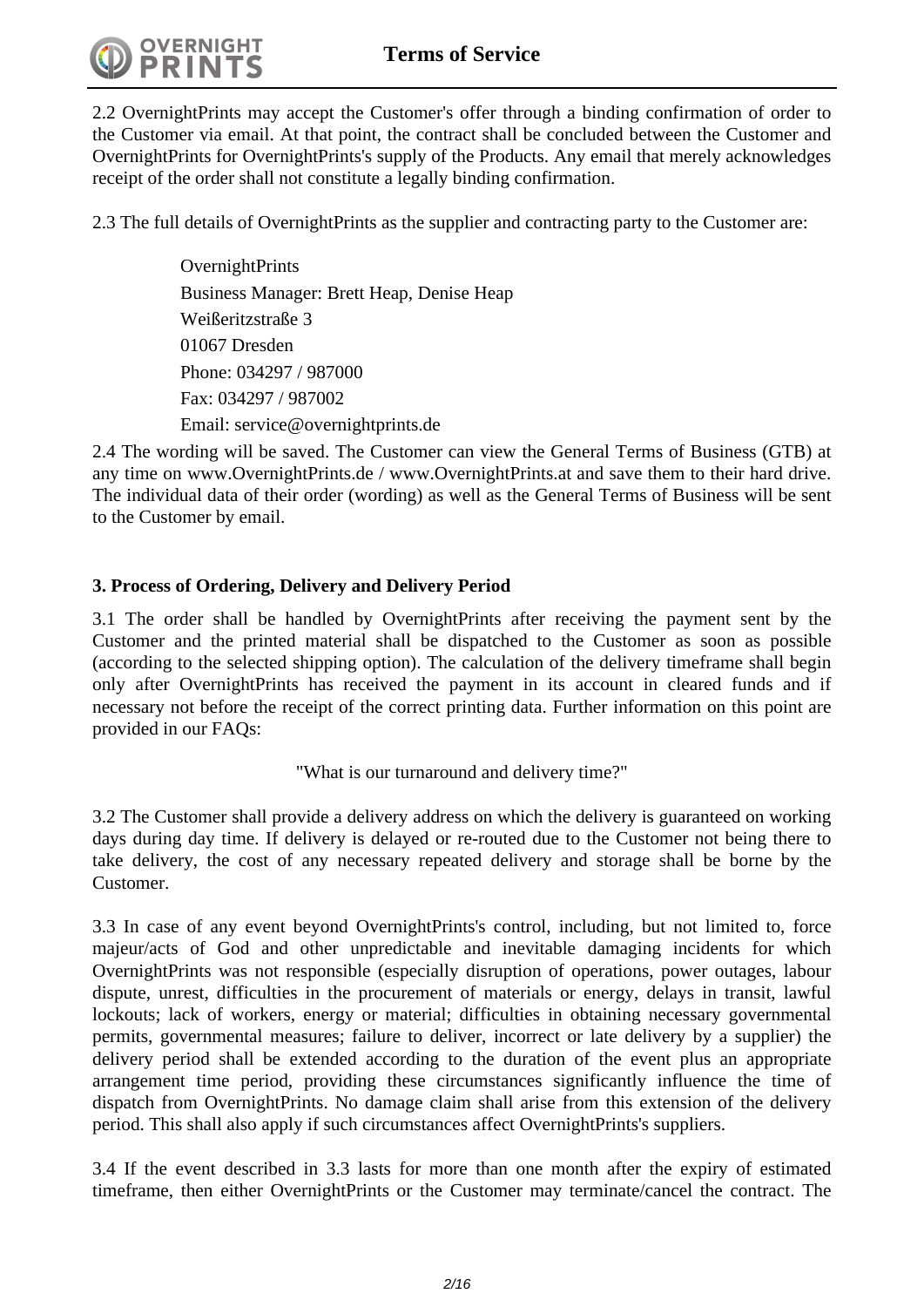

cancellation is to be declared without delay and in written form towards the other party. This cancellation shall only apply to that part of the contract which is still not fulfilled, unless any dispatched partial delivery is not usable for the Customer. In that case, the cancellation shall also apply to any partial delivery already dispatched.

3.5 The shown and agreed delivery periods shall only be deemed estimates unless expressly agreed in writing to the contrary.

3.6 Delivery quantities can differ up to  $+/- 5$  % for easy work and up to  $+/- 10$  % for difficult 4 colour Customer orders. This shall also include waste sheets or make ready sheets which will not be sorted out of the run. The Customer shall therefore allow up to 10% extra for the order if exact numbers are required.

#### **4. Terms of Shipment and Terms of Payment**

4.1 The costs of shipment are set out on the website www.overnightprints.de through the Shipment Calculator which shall apply at the time the order is submitted. In case of dispatching to any country outside of the Federal Republic of Germany, further delivery costs may be imposed, together with any applicable taxes or custom duties, which shall be borne by the Customer. These shall all be set out on the www.overnightprints.de / www.overnightprints.at website before placement of the order.

4.2 OvernightPrints shall only dispatch once it has received payment in full including all associated shipping costs, taxes and duties set out on the website. The payment can only be made in the ways indicated as payment methods on the website.

4.3 Notwithstanding that the order has not yet become binding, the purchase price including the cost of shipment, taxes and duties shall be immediately due with the order.

4.4 In case of late payment, OvernightPrints shall have the right to claim default interest from the Customer in accordance with the legal regulations, and OvernightPrints may suspend delivery and cancel the order. The enforcement of further rights and claims due to this delay shall remain reserved.

#### 4.5 Purchase order:

For purchase orders the invoice amount shall be due on the day stated in the invoice (20 calendar days from the invoice date) and is to be paid to our external partner Billpay GmbH .

The payment method purchase order is not available for all offers and requires (among others) a successful credit assessment by Billpay GmbH. If the Customer is permitted to place a purchase order for specific orders after passing the credit assessment, the handling of payments will be processed in cooperation with Billpay GmbH, to whom we cede our claim.

The Customer shall in this case only be able to pay to Billpay GmbH with the effect of discharging the debt. The Terms of Service (AGB) of Billpay GmbH apply.

OvernightPrints GmbH shall still remain responsible for general customer inquiries (e.g. about the goods, delivery time, shipping), returns, reclamations/complaints, declarations of revocation and returns related to such revocation or cancellation or credit notes.

The purchase order payment is only available for orders with a value between 0 Euro and 1000 Euro!

4.6 The invoice is sent exclusively by e-mail in PDF-format.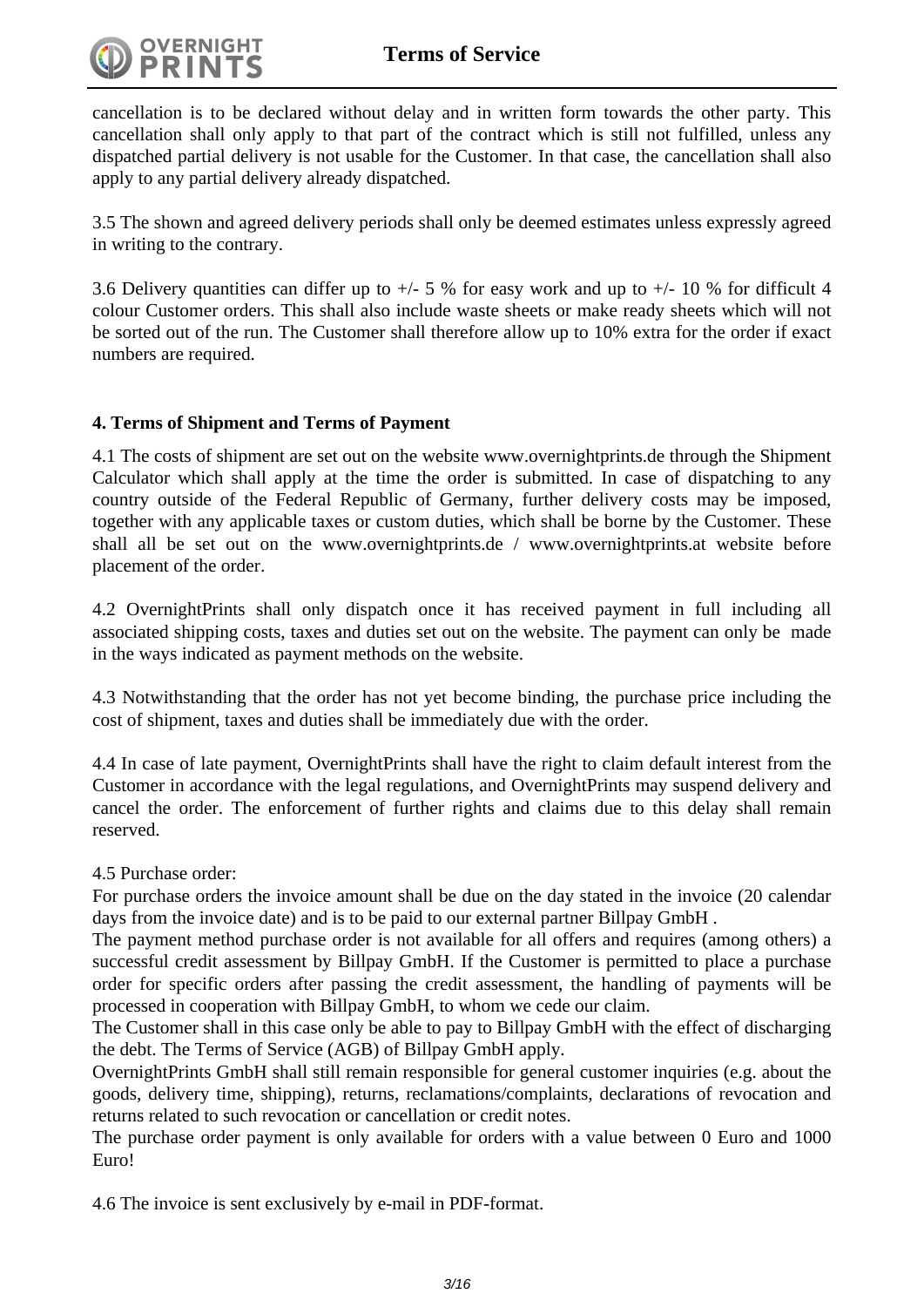## **5. Transfer of Risk**

5.1 If the Customer is a consumer, the risk of accidental loss and accidental worsening of the Product shall be transferred to the Customer at the time of delivery of the Product to the consumer.

5.2 In case of orders from businesses, the risk of accidental loss and accidental worsening of the Product shall be transferred to the Customer as soon as the Product is dispatched from OvernightPrints's premises. The regulations of (German Civil Code) Article 447 BGB (dispatching purchase) regarding orders from companies shall also apply if the dispatching is made using OvernightPrints's own means of transport or if OvernightPrints takes over the costs of cargo charges or when the delivery starts from another place than the OvernightPrints location.

5.3 The Customer shall be bound to accept partial delivery as long as it is reasonable.

5.4 The Products shall be packed as is usual in the trade, unless a special kind of packing is agreed upon in writing.

#### **6. Retention of title**

6.1 The delivered Product shall remain the property of OvernightPrints (hereinafter referred to as 'Reserved Commodity') until the full payment of purchase price including the costs of dispatching and any associated charges. If the Customer is a business, OvernightPrints shall reserve the right of ownership on the delivered articles until the receipt of whole payment from all contracts with the Customer.

6.2 In case of breach of important contract obligations by the Customer especially regarding delay in payments, OvernightPrints shall have the right to take the Reserved Commodity back and for that purpose, if applicable, to enter the premises of the Customer if the conditions of a cancellation of contract apply. The contract may be cancelled by OvernightPrints taking the Reserved Commodity back.

6.3 The Customer shall have the right of resale and for the utilisation of the Reserved Commodity only according to usual course of business under proper rules. The Customer shall not be entitled to other usage of the Reserved Commodity. If the Reserved Commodity is alienated by the Customer, then the Customer shall already cede the claims resulting from resale in the form of the price value of the Reserved Commodity (OvernightPrints's invoice amount including general sales tax) with all additional rights and status before all others to OvernightPrints. OvernightPrints accepts the cession. For OvernightPrints, the claims ceded from the Customer shall also refer to the recognised account balance, as well as to the then existing 'causal' balance in case of insolvency of third party. The Customer shall have the revocable right of collecting the debt. OvernightPrints's authority to collect on claims itself shall not be affected by this. If OvernightPrints decides to collect the debts for itself, especially in the cases of clause 6.2, then OvernightPrints shall be entitled to demand that the Customer notifies OvernightPrints about the ceded claims and their debtor, makes all necessary declaration about withdrawal, hands over the related documents and informs the debtor about the cession.

6.4 If the value of existing securities exceeds the claims to be secured by more than 20 %, OvernightPrints shall be bound to release the security according to its own choice if the Customer demands it.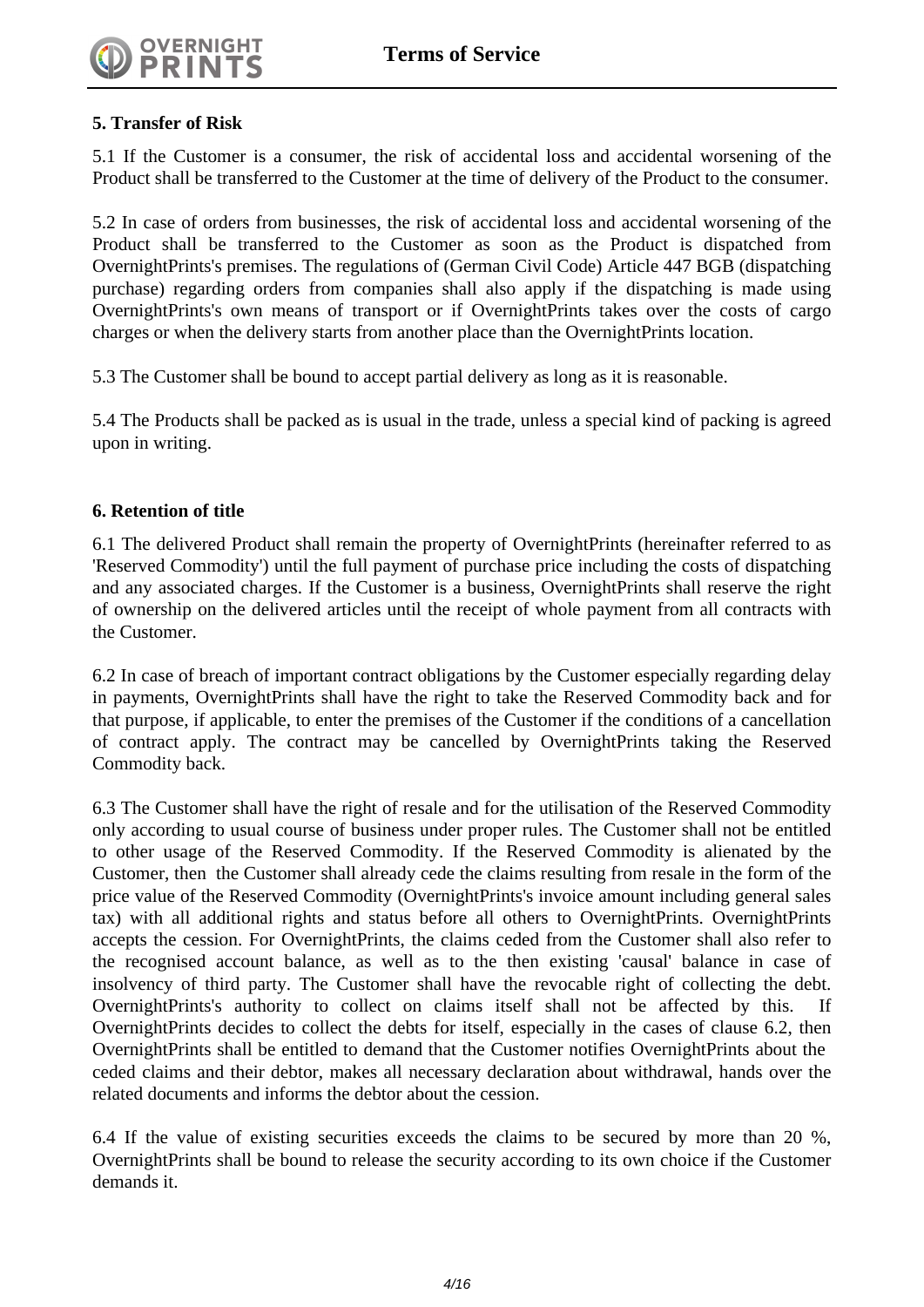

## **7. Print Data of Customer, Obligations and Liability of Customer**

7.1 OvernightPrints shall perform the print assignments automatically according to any data supplied by the Customer. The printing shall proceed in the way as it has been sent from the Customer, but without the reference lines for safe zone and cutting. The Customer shall take the responsibility that all data uploaded by him is properly formatted. OvernightPrints reserves the right to examine the data, but without making itself bound to do that. OvernightPrints may examine the presentation of the data by the Customer, but shall not be responsible for reviewing spelling, grammar or other writing, drawing or mapping mistakes in anything sent by the Customer.

7.2 The Customer shall be responsible for his submission of data and its contents and for ensuring that he has all user rights and the rights of publication and disclosure of data which are sent to OvernightPrints for the purposes intended. The Customer alone shall take the responsibility for that, and for ensuring that no rights of any third party have been violated by means of transferring and processing the data as well no other breach against any applicable law (including, without limitation, criminal law, competition rights, defamation, privacy and copyright) is taking place during the production and application of printing data and in the supply of the final Products. As far as the orders of or data supplied by the Customer violate or could violate the law or any third party rights or any moral rights, OvernightPrints shall have the right to refuse the processing without liability. However, OvernightPrints shall not be obliged to examine the contents of data or orders submitted by Customers. The Customer shall hold harmless, indemnify and keep indemnified OvernightPrints and OvernightPrints's employees, officers, agents, representatives and contractors against any and all losses, liabilities, claims, proceedings, judgments, damages, demands, actions, costs, charges, expenses, penalties and fines suffered by or incurred by OvernightPrints or OvernightPrints's employees, officers, agents, representatives and contractors resulting from any such orders and their contents or data supplied by the Customer or anything associated with that. In that case, the costs incurred by OvernightPrints for a necessary legal defence shall also be borne by the Customer.

7.3 The Customer shall ensure that the files submitted do not contain dangers like viruses or worms. Should OvernightPrints or their employees, officers, agents, representatives and contractors suffer damage caused by the use of the files submitted by the Customer, the Customer is liable to reimburse for the damages and additional costs resulting from the damage as well as further damages (consequential damages) and expenditures, provided that the damage was not beyond the Customer's control.

7.4 OvernightPrints may carry out the file check for incoming Customer data (uploaded files and created files from the online catalogue) at its absolute discretion. There shall be no obligation for OvernightPrints to warn the Customer or to check the file for any Customer data which is uploaded or supplied by the Customer or a third party commissioned by the Customer. In particular, OvernightPrints shall not be obliged to verify uploaded or supplied files regarding text, content and pictures stored in a file. There shall also be no liability on OvernightPrints for mistakes in and with such data provided by the Customer directly or indirectly. Furthermore, there shall be no liability for OvernightPrints for mistakes in the final Product if these caused by defective data uploaded or delivered by the Customer.

7.5 The Customer acknowledges that there can be colour variations in the final Product contingent due to the different manufacturing processes.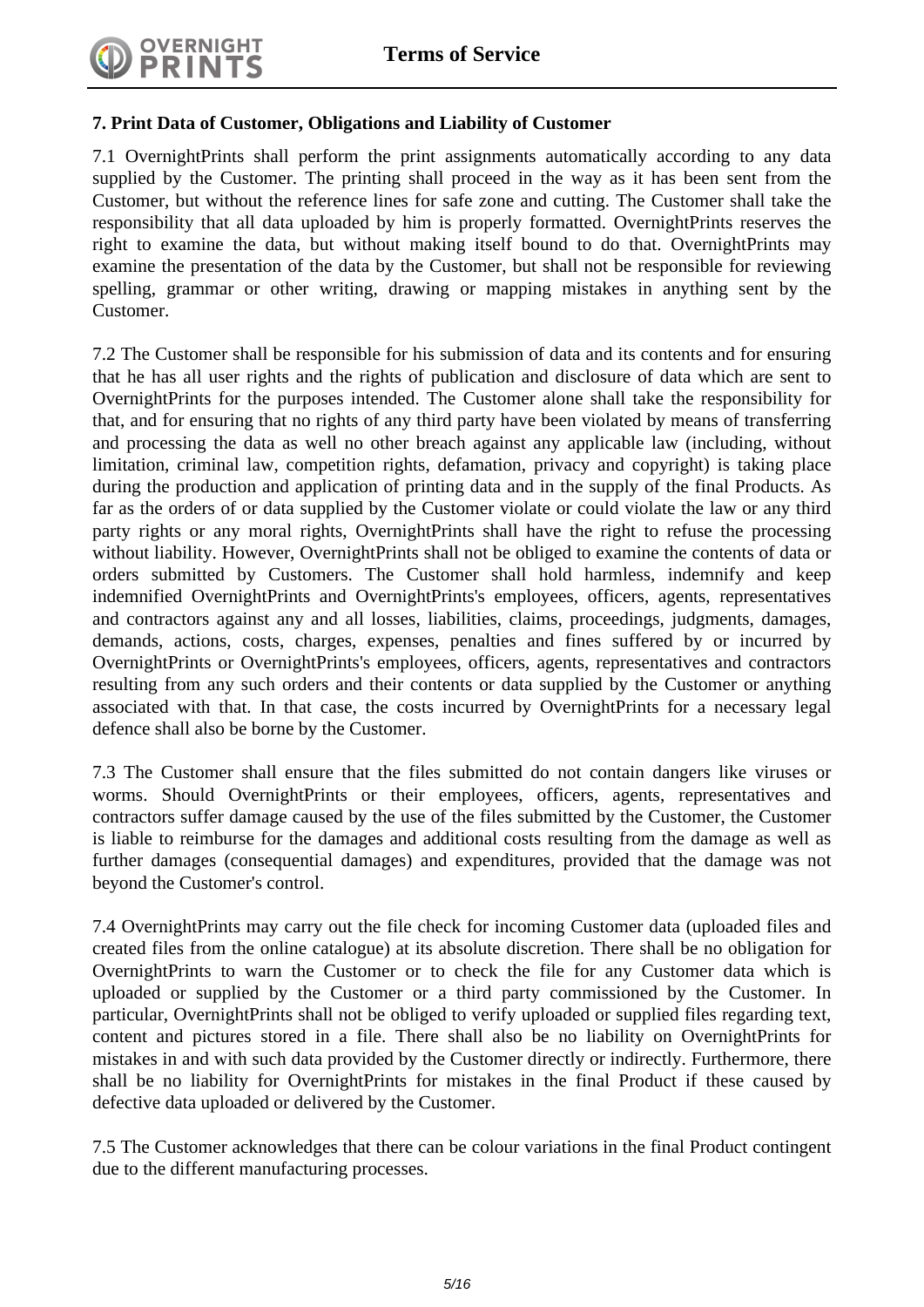

7.6 The duty for storing the data and the files shall be the responsibility of the Customer. OvernightPrints may either erase or optionally hold a copy of the Customer data and files for later use by the Customer.

7.7 The Customer shall not have any right to apply mechanisms, software or other scripts in connection with using the website www.overnightprints.de / www.overnightprints.at which may disturb the function of this website or can disturb the function of this website.

7.8 The Customer shall not take any measure or introduce any process which may have the consequence of placing an unduly heavy burden on the infrastructure of the website www.overnightprints.de / www.overnightprints.at nor interfere with anyone else's use of the website.

## **8. Warranty**

8.1 Where the goods delivered contain a material defect, the Customer may firstly request OvernightPrints to eliminate the defect or deliver goods free from defects. However, if the Customer is a businessman, OvernightPrints may choose between the elimination of the defect or delivery of goods free of defects, whereby this choice may only be exercised by notification to the businessman in text form (including by fax or e-mail) within three working days following receipt of the notification of the defect.

OvernightPrints may refuse the type of subsequent performance chosen by the Customer if this is only possible at disproportionate cost.

8.2 Should the subsequent performance in accordance with Clause 8.1 be unsuccessful or be unconscionable for the Customer, or should OvernightPrints refuse subsequent performance, the Customer shall be entitled to rescind the contract of purchase, to reduce the purchase price or demand damages or reimbursement of the expenses he has incurred in vain. In regard to claims of the Customer for damages, the special provisions of Clause 9 of these General Terms of Business apply in addition.

8.3 Except as expressly agreed to the contrary, OvernightPrints gives no warranty that the Customer will be able to print over or otherwise inscribe the goods delivered. In the case of colour reproductions, slight variations from the original may occur in all printing processes which shall not constitute grounds for complaint. A guarantee for the fastness of colours, bronzes, varnishes, impregnations, laminations and rubber coatings is only given to the same extent as the suppliers to OvernightPrints give to OvernightPrints itself. The warranty is excluded where the defects in the goods result from improper assembly, commissioning, insufficient maintenance or failure to observe operating instructions.

8.4 The warranty period amounts to two years as from delivery where the Customer is a consumer; otherwise, the warranty period amounts to one year as from delivery.

8.5 The following provisions apply only for businessmen: the Customer shall carry out a careful inspection of the goods without delay following delivery. The goods delivered shall be deemed to have been accepted by the Customer if the defect has not been notified to OvernightPrints (i) in the case of visible defects within five working days following delivery or (ii) otherwise within five working days following discovery of the defect.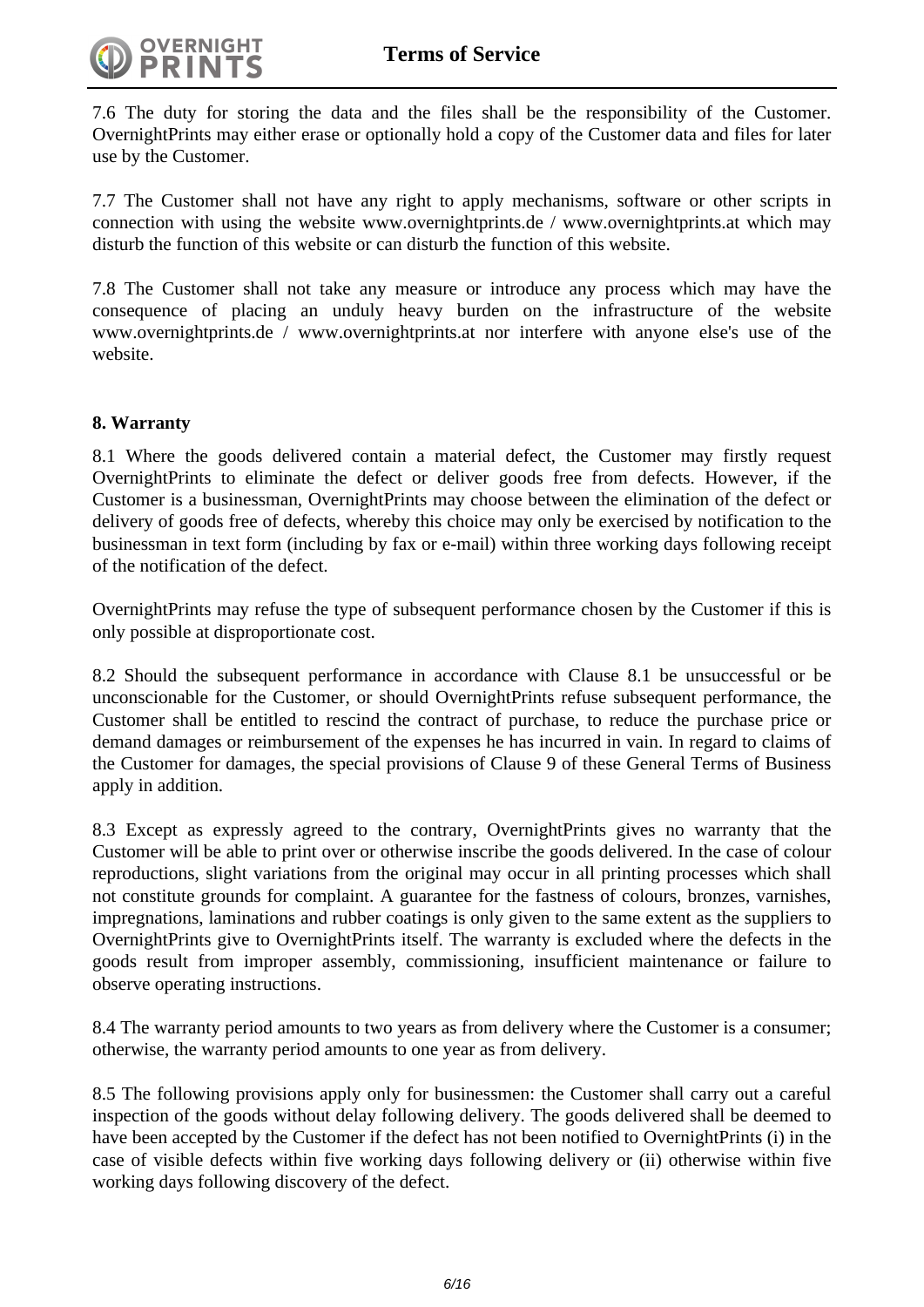

#### **9. Liability**

9.1 Where OvernightPrints has to accept liability for any damage caused through ordinary negligence pursuant to statutory provisions, the liability of OvernightPrints shall be limited as follows: liability only exists in the case of a breach of fundamental contractual duties such as, for instance, precisely those duties which the contract of purchase seeks to impose, having regard to its contents and purpose, or fulfilment of which makes the proper performance of the contract of purchase possible in the first place and on compliance with which the Customer generally relies and is entitled to rely.

9.2 OvernightPrints shall not be liable (irrespective on which legal ground) for any damage which is not typically to be anticipated under normal usage of the goods. The liability of OvernightPrints for damages is limited to the foreseeable damage typical for the type of the contract as at the point of time of its conclusion.

9.3 OvernightPrints shall not be liable for any loss of profit, indirect damage or consequential damage except in cases of deliberate intent or/and gross negligence.

9.4 The limitations specified in this Clause 9 shall not apply for the liability of OvernightPrints for warranted properties within the meaning of Article 444 BGB, for liability on account of injury to life, limb or health or under the Produkthaftungsgesetz [Product Liability Act].

9.5 The personal liability of the statutory representatives, vicarious agents and employees of OvernightPrints for any damage caused by them through ordinary negligence is excluded.

9.6 The foregoing limitations on liability shall not apply in the case of deliberate intent or gross negligence.

9.7 The Customer shall be obliged to notify OvernightPrints without delay of any damage within the meaning of the foregoing provisions governing liability.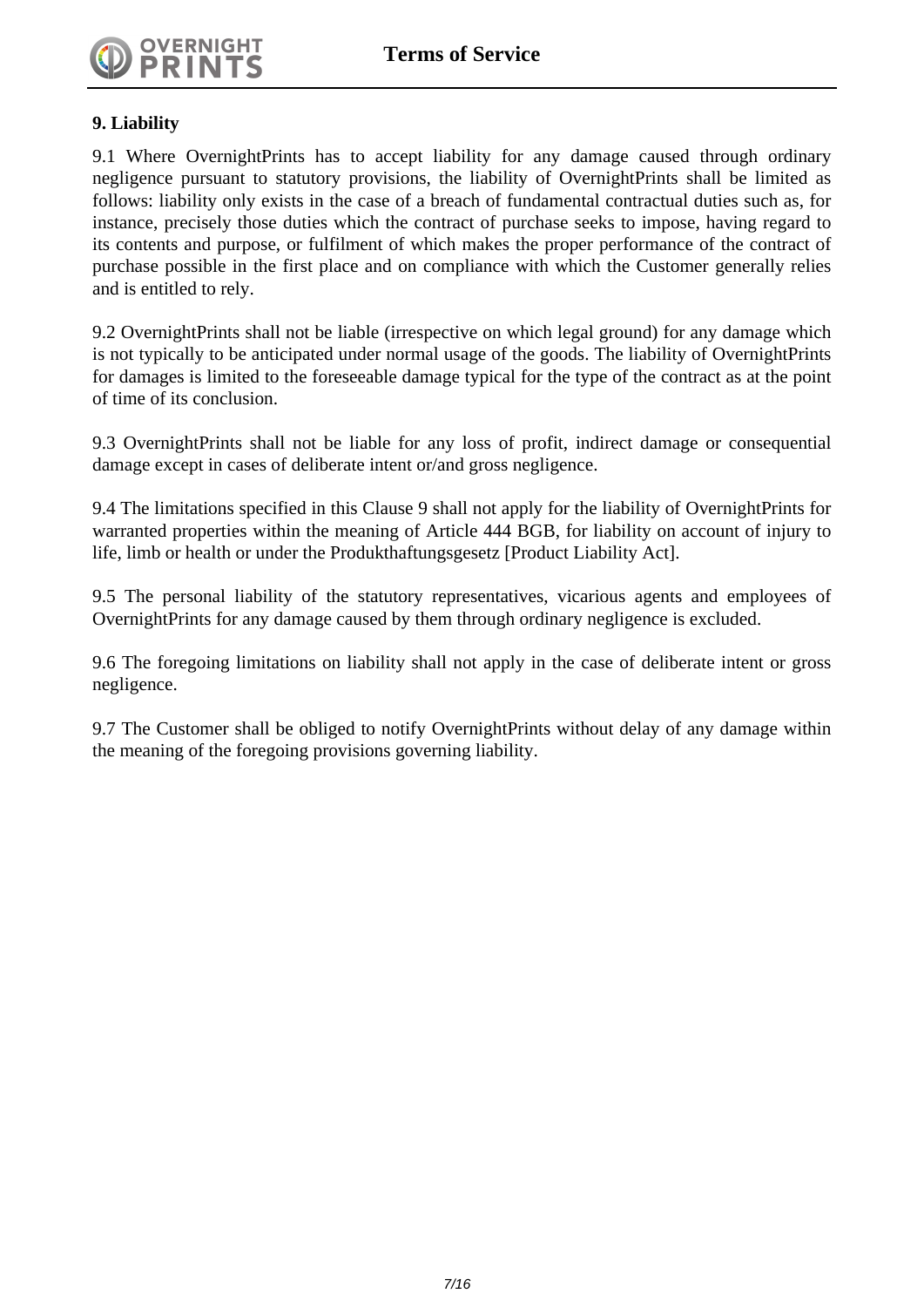#### **10. Right of Withdrawal**

The following right of withdrawal shall apply to contracts with consumers in terms of Article 13 of the BGB (German Civil Code).

**10.1 Notice of right of cancellation in the case of delivery of goods which were not custom-made and are delivered in one consignment**

**Right of cancellation** 

**You have the right to cancel this contract within fourteen days without specifying reasons.**

**The cancellation period amounts to fourteen days as from the date on which you or any third party named by you, who is not the carrier, took possession of the goods.**

**In order to exercise your right of cancellation, you must inform us**

**OvernightPrints Business Manager: Brett Heap, Denise Heap Weißeritzstraße 3 01067 Dresden Fax: 034297 / 987002 Email: service@overnightprints.de**

**by means of an unambiguous declaration (e.g. a letter sent by post, fax or e-mail) of your decision to cancel this contract. For this purpose, you may use the attached specimen cancellation form, which, however, is not compulsory.**

**In order to comply with the cancellation period, it is sufficient for you to send off the notification of your exercise of the right of cancellation prior to the expiration of the cancellation period.**

**Consequences of cancellation** 

**If you cancel this contract, we have to refund you for all payments which we have received from you, including the delivery costs (with the exception of any additional costs which arose through your having selected a different mode of delivery than the cheapest standard delivery offered by us). The refund will be made promptly and at the latest within fourteen days as from the date on which we receive the notification of your cancellation of this contract. For this refund, we use the same means of payment as you used in the original transaction unless otherwise expressly agreed with you; in no case will you be charged any fee in connection with this refund. We may refuse to make the refund until we have received the goods back once more or until you have produced proof that you have returned the goods, whichever is the earlier point in time.**

**You have to return or deliver the goods to us, OvernightPrints, Weißeritzstraße 3, 01067**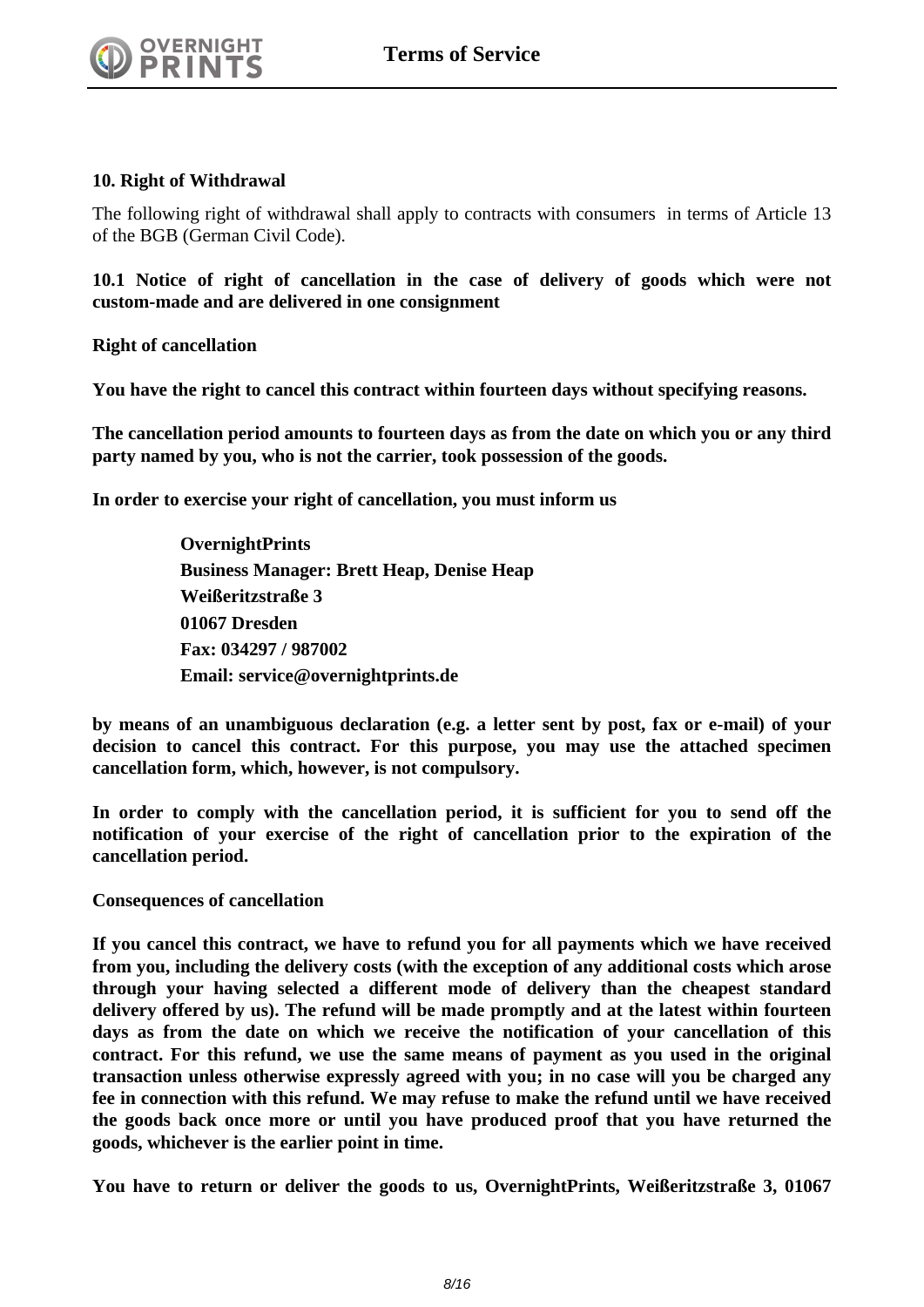

**Dresden or to PLS GmbH,Südring 14, 04416 Markkleeberg - Germany, without delay and in any event no later than within fourteen days as from the date on which you notify us of the cancellation of this contract. You comply with this time period provided you send the goods back before the expiration of the fourteen day period. You have to bear the direct costs of returning the goods. You must only pay for any loss in value of the goods where this loss in value is a result of any handling of the goods which was not necessary for the purpose of inspecting their quality, features and functionality.**

**End of the notice of right of cancellation**

**10.2 Notice of right of cancellation in the case of delivery of several articles which were not custom-made and are delivered in more than one consignment**

**Right of cancellation** 

**You have the right to cancel this contract within fourteen days without specifying reasons.**

**The cancellation period amounts to fourteen days as from the date on which you or any third party named by you, who is not the carrier, took possession of the last article.**

**In order to exercise your right of cancellation, you must inform us**

**OvernightPrints Business Manager: Brett Heap, Denise Heap Weißeritzstraße 3 01067 Dresden Phone: 034297 / 987000 Fax: 034297 / 987002 Email: service@overnightprints.de**

**by means of an unambiguous declaration (e.g. a letter sent by post, fax or e-mail) of your decision to cancel this contract. For this purpose, you may use the attached specimen cancellation form, which, however, is not compulsory.**

**In order to comply with the cancellation period, it is sufficient for you to send off the notification of your exercise of the right of cancellation prior to the expiration of the cancellation period.**

**Consequences of cancellation** 

**If you cancel this contract, we have to refund you for all payments which we have received from you, including the delivery costs (with the exception of any additional costs which arose through your having selected a different mode of delivery than the cheapest standard delivery offered by us). The refund will be made promptly and at the latest within fourteen days as from the date on which we receive the notification of your cancellation of this contract. For this refund, we use the same means of payment as you used in the original transaction unless otherwise expressly agreed with you; in no case will you be charged any fee in connection with this refund. We may refuse to make the refund until we have received the goods back once more or until you have produced proof that you have returned the**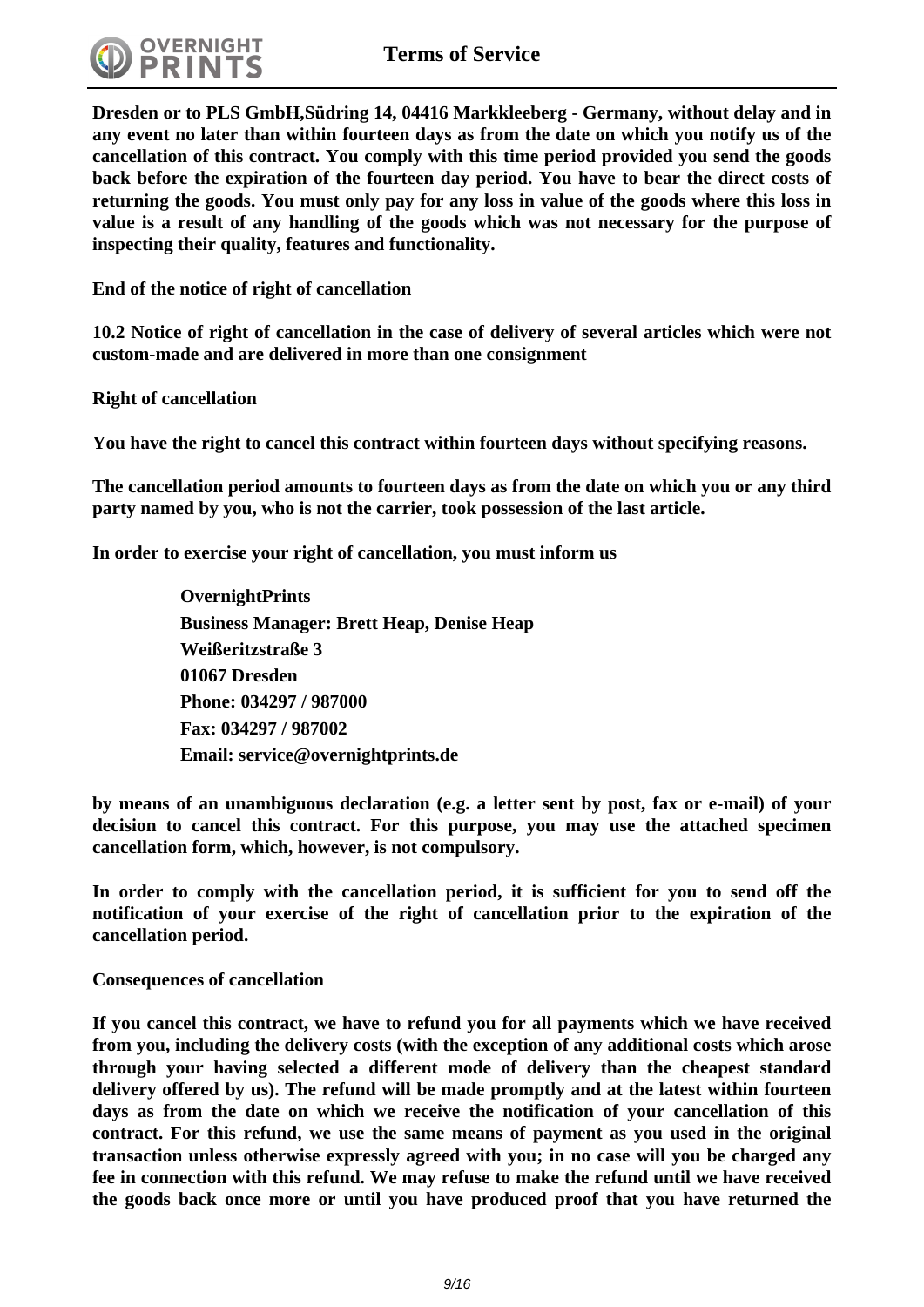

**goods, whichever is the earlier point in time.**

**You have to return or deliver the goods to us, OvernightPrints, Weißeritzstraße 3, 01067 Dresden or to PLS GmbH,Südring 14, 04416 Markkleeberg - Germany, without delay and in any event no later than within fourteen days as from the date on which you notify us of the cancellation of this contract. You comply with this time period provided you send the goods back before the expiration of the fourteen day period. You have to bear the direct costs of returning the goods. You must only pay for any loss in value of the goods where this loss in value is a result of any handling of the goods which was not necessary for the purpose of inspecting their quality, features and functionality.**

**End of the notice of right of cancellation**

**10.3 Notice of right of cancellation in the case of delivery of goods which were not custom-made and are delivered in several part consignments or pieces**

**Right of cancellation** 

**You have the right to cancel this contract within fourteen days without specifying reasons.**

**The cancellation period amounts to fourteen days as from the date on which you or any third party named by you, who is not the carrier, took possession of the last part consignment or the last piece.**

**In order to exercise your right of cancellation, you must inform us**

**OvernightPrints Business Manager: Brett Heap, Denise Heap Weißeritzstraße 3 01067 Dresden Phone: 034297 / 987000 Fax: 034297 / 987002 Email: service@overnightprints.de**

**by means of an unambiguous declaration (e.g. a letter sent by post, fax or e-mail) of your decision to cancel this contract. For this purpose, you may use the attached specimen cancellation form, which, however, is not compulsory.**

**In order to comply with the cancellation period, it is sufficient for you to send off the notification of your exercise of the right of cancellation prior to the expiration of the cancellation period.**

**Consequences of cancellation** 

**If you cancel this contract, we have to refund you for all payments which we have received from you, including the delivery costs (with the exception of any additional costs which arose through your having selected a different mode of delivery than the cheapest standard delivery offered by us). The refund will be made promptly and at the latest within fourteen days as from the date on which we receive the notification of your cancellation of this**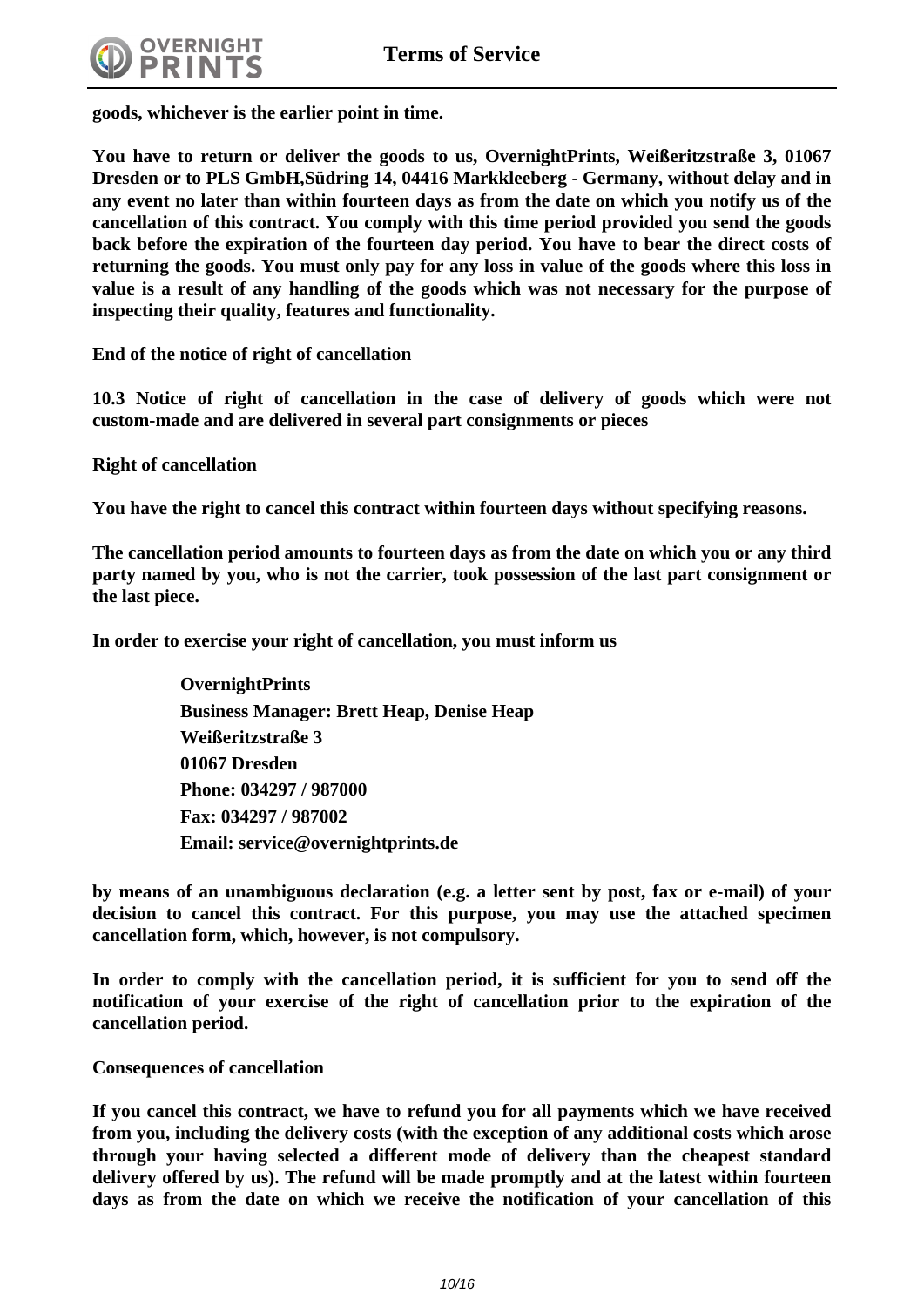

**contract. For this refund, we use the same means of payment as you used in the original transaction unless otherwise expressly agreed with you; in no case will you be charged any fee in connection with this refund. We may refuse to make the refund until we have received the goods back once more or until you have produced proof that you have returned the goods, whichever is the earlier point in time.**

**You have to return or deliver the goods to us, OvernightPrints, Weißeritzstraße 3, 01067 Dresden or to PLS GmbH,Südring 14, 04416 Markkleeberg - Germany, without delay and in any event no later than within fourteen days as from the date on which you notify us of the cancellation of this contract. You comply with this time period provided you send the goods back before the expiration of the fourteen day period. You have to bear the direct costs of returning the goods. You must only pay for any loss in value of the goods where this loss in value is a result of any handling of the goods which was not necessary for the purpose of inspecting their quality, features and functionality.**

**End of the notice of right of cancellation**

**10.4 Notice of right of cancellation in the case of the provision of services**

**Right of cancellation** 

**You have the right to cancel this contract within fourteen days without specifying reasons.**

**The cancellation period amounts to fourteen days as from the date of conclusion of the contract.**

**In order to exercise your right of cancellation, you must inform us**

**OvernightPrints Business Manager: Brett Heap, Denise Heap Weißeritzstraße 3 01067 Dresden Phone: 034297 / 987000 Fax: 034297 / 987002 Email: service@overnightprints.de**

**by means of an unambiguous declaration (e.g. a letter sent by post, fax or e-mail) of your decision to cancel this contract. For this purpose, you may use the attached specimen cancellation form, which, however, is not compulsory.**

**In order to comply with the cancellation period, it is sufficient for you to send off the notification of your exercise of the right of cancellation prior to the expiration of the cancellation period.**

#### **Consequences of cancellation**

**If you cancel this contract, we have to refund you for all payments which we have received from you, including the delivery costs (with the exception of any additional costs which arose through your having selected a different mode of delivery than the cheapest standard**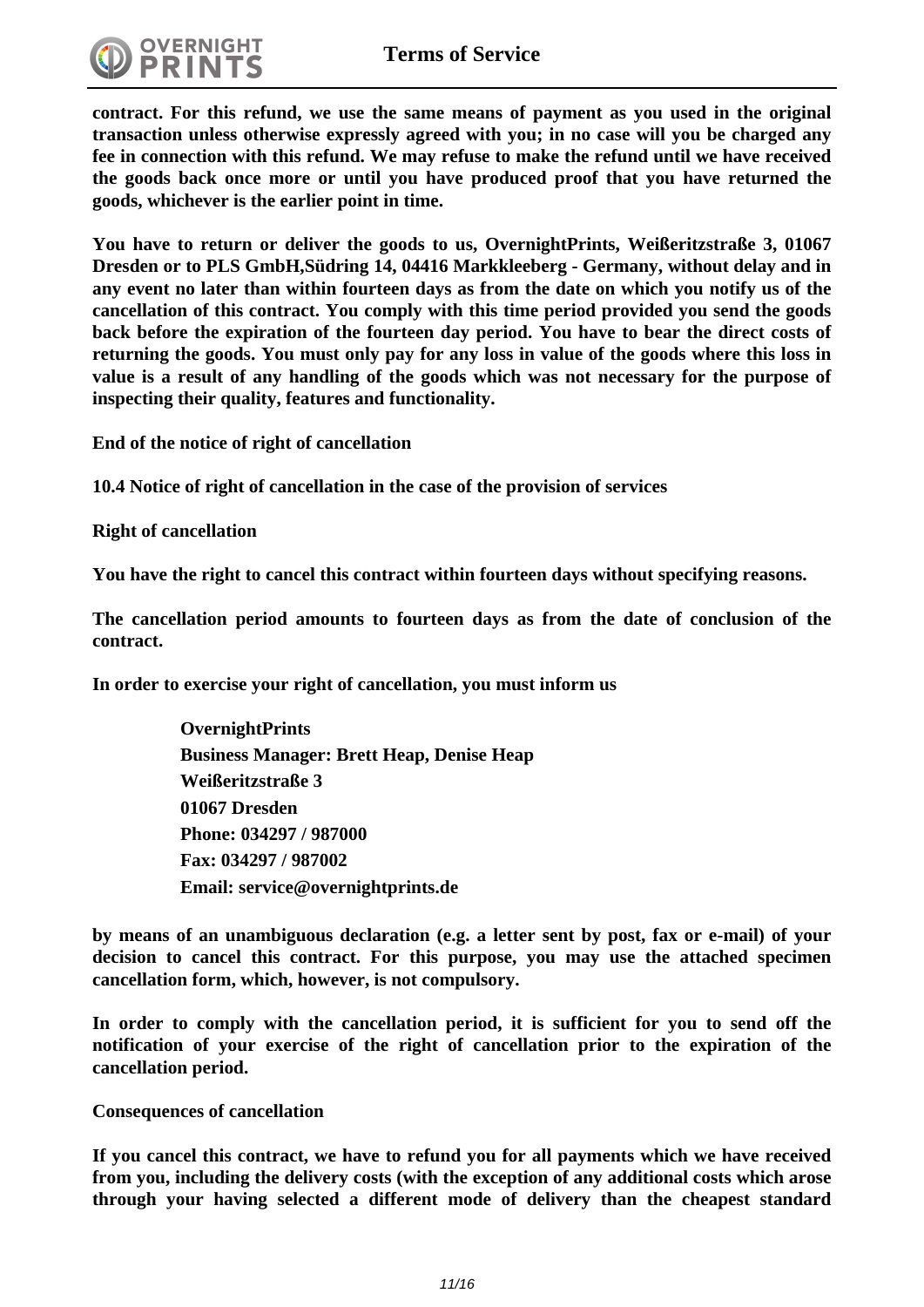

**delivery offered by us). The refund will be made promptly and at the latest within fourteen days as from the date on which we receive the notification of your cancellation of this contract. For this refund, we use the same means of payment as you used in the original transaction unless otherwise expressly agreed with you; in no case will you be charged any fee in connection with this refund.**

**If you have demanded that the services be commenced during the cancellation period, you have to pay us a reasonable sum in proportion to the share of services already provided up to the point in time when you notify us of the exercise of the right of cancellation of this contract compared with the overall scope of the services intended to be provided under the contract.**

**Important note**

**Your right of cancellation expires prematurely if, at your express wish, we begin with the performance of the contract prior to the expiration of the cancellation period.**

**End of the notice of right of cancellation**

**10.5 Exclusion of the right of cancellation in the case of delivery of goods which were manufactured in accordance with customer specifications**

**The statutory right of cancellation does not apply in the case of distance sales contracts for the delivery of goods where orders placed through the Internet site are produced by us, OvernightPrints, in accordance with customer specifications or are clearly tailored to the personal requirements of the consumer. No contractual right of cancellation is granted.**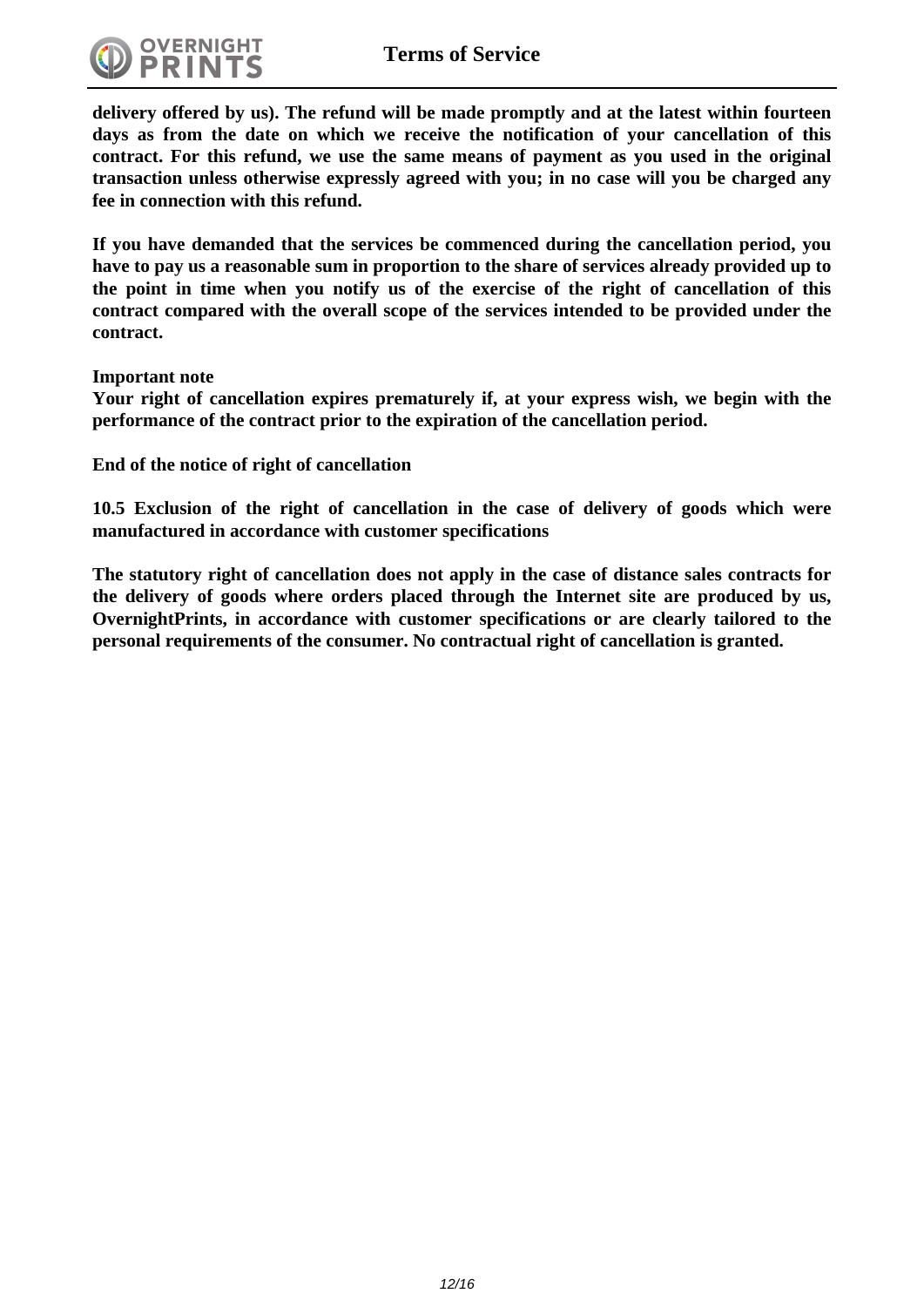

Specimen Cancellation Form

| If you want to cancel your contract, please return this form after completing it       |
|----------------------------------------------------------------------------------------|
| To:                                                                                    |
| <b>OvernightPrints</b>                                                                 |
| Weißeritzstraße 3                                                                      |
| 01067 Dresden                                                                          |
| Fax: 034297 / 987002                                                                   |
| Email: service@overnightprints.de                                                      |
|                                                                                        |
| I/we hereby cancel the contract entered into by me/us on the purchase of the following |
| $article(s)$ / the provision of the following service:                                 |
| Date of order / Date of receipt / Order number:                                        |
| Name(s) of the consumer(s)                                                             |
| Address $(es)$ of the consumer $(s)$                                                   |
| Signature(s) of the consumer(s)                                                        |
| <b>Date</b>                                                                            |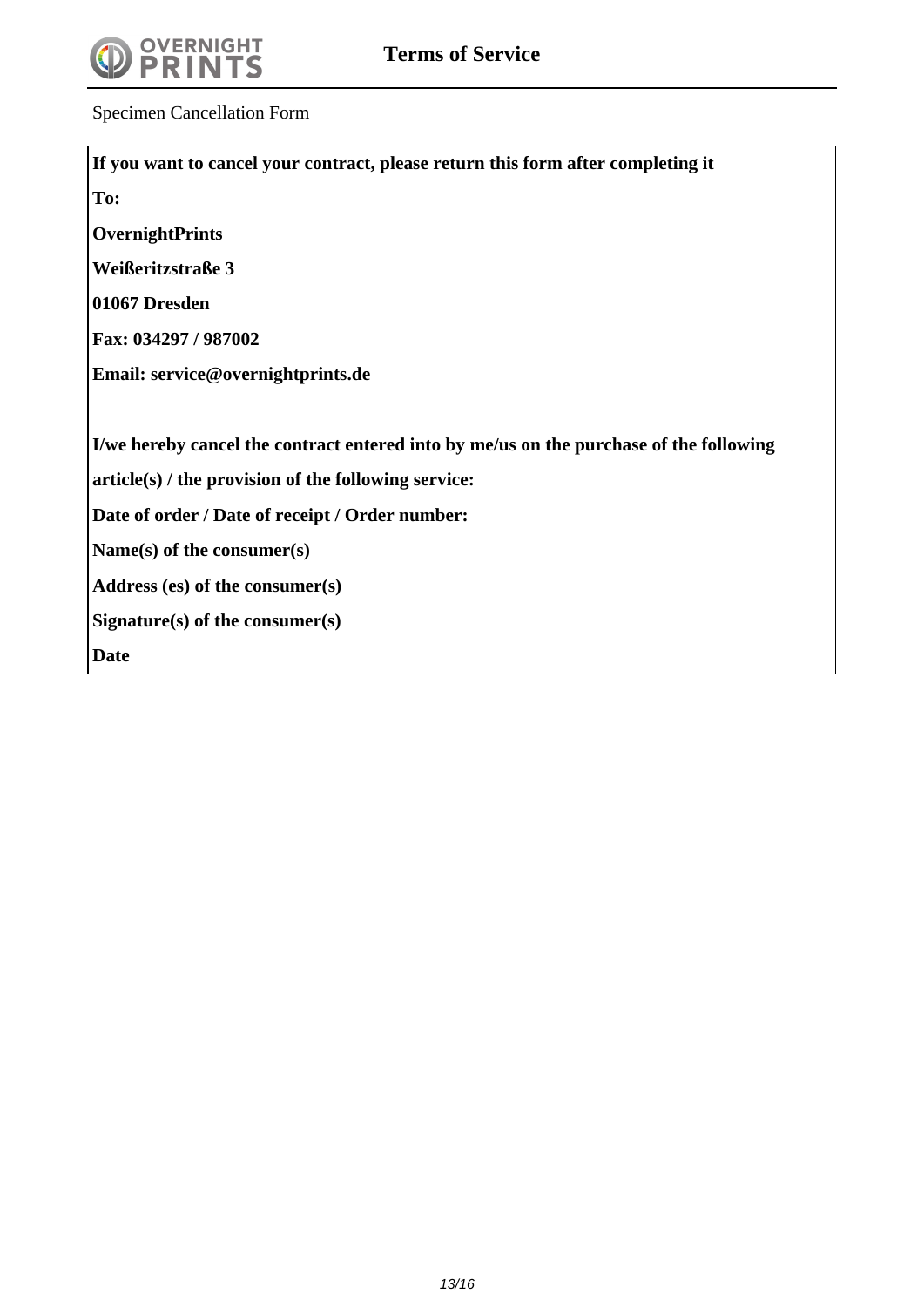

#### **11. Data Check, Data Protection**

11.1 The Customer consents to OvernightPrints GmbH collecting, processing and using their personal data. Collection, processing and usage of personal data is handled in compliance with the current legal regulations, notably the German Federal Data Protection Act (Bundesdatenschutzgesetz - BDSG) and the Telecommunications Act.

 The personal data of the Customer are collected, processed and used primarily for the purpose of processing and order and fullfilling the contract. They are not passed on to any third parties unless this is necessary for fullfilling the contract (e.g. passing data to the shipper or distributor for the purpose of delivery.

11.2 When placing an order OvernightPrints GmbH checks and evaluates the data provided by the Customer. OvernightPrints GmbH will exchange data with business information services (Creditreform) where there is a legitimate cause. The result of this evaluation will only influence the payment method, not the delivery.

11.3 The customer has right to take the consequences in future by cancelling the acceptance for elicitation, processing and the utilization of his personal information. The OvernightPrints is bound to delete the personal data in case of revocation for the purpose of deletion, as long as this information is not necessary for the processing of contract and for the processing of order.

11.4 Any use of OvernightPrints GmbH's website is subject to any other privacy policy on that website.

#### **12. Positioning and Printing Errors, Corrections**

12.1 Small errors in typography or the positioning of text, which are noticed in Customer's data during the voluntary file check done by OvernightPrints GmbH, shall be corrected free of charge in agreement with the Customer.

12.2 Time-consuming corrections of Customer's data will be invoiced to the Customer according to the necessary time (author's correction). Any changes requested by the Customer (by phone, Fax or email) shall be made by OvernightPrints GmbH without OvernightPrints GmbH accepting responsibility for the correctness.

 If changes are submitted by email, the Customer shall be responsible for contacting OvernightPrints GmbH in a suitable way (e.g. by phone) to inform it that the request for changes was received. Most especially this applies to changes of data already submitted for an order after the order process is complete.

#### **13. Applicable Law, Place of Jurisdiction**

13.1 The law of the Federal Republic of Germany is applied to the contractual relations between OvernightPrints and the business customer. The application oft the UN Sales Convention is excluded.

13.2 If the Customer is a business or if he has generally no place of jurisdiction inside the country or if he shifts his residence to a foreign country after making an agreement or if his residence is not known at the time of commencing of court proceeding, the place of jurisdiction for all kinds of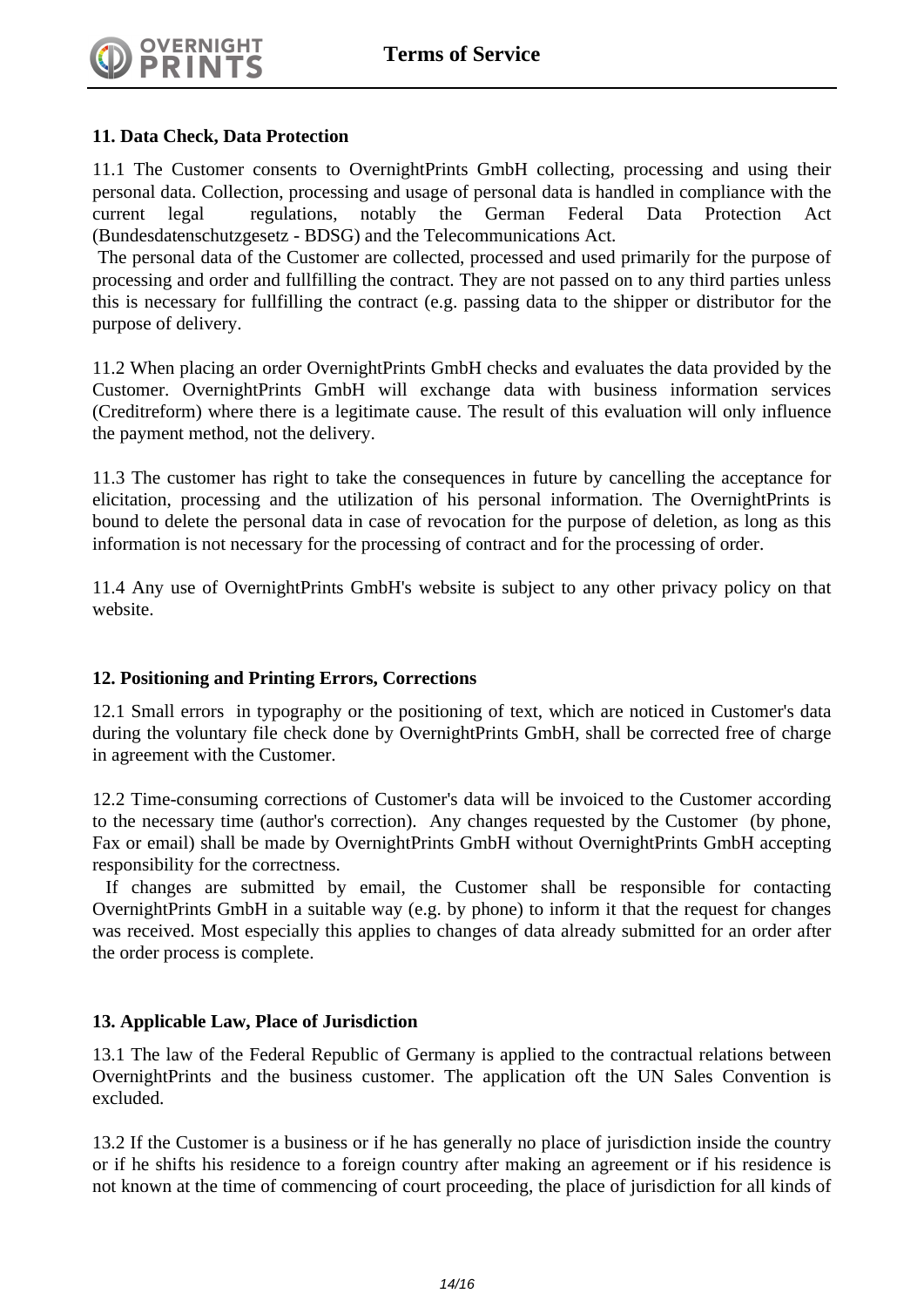

disputes between OvernightPrints GmbH and the Customer in relation to the contract shall be the place of jurisdiction of OvernightPrints GmbH (Dresden). However, OvernightPrints GmbH shall also have right to pursue court proceedings against the Customer at the Customer's local or general place of jurisdiction.

## **14. Further information for consumers**

14.1 OvernightPrints GmbH shall not be bound by specific codes of conduct.

14.2 Possible mistakes made while creating your order can be seen and corrected with the "Edit"-buttons from the order summary in the shopping cart before completing the order.

14.3 Information about the essential characteristics of our Products can be drawn from the Product descriptions on our website.

14.4 The contractual language is German.

14.5 Complaints, reclamations or other guarantee claims/warranty claims can be brought forward under the address given in our imprint.

14.6 You are informed about your possibilities for noticing and correcting errors during the course of the order process.

#### **15. Loyalty points programme (Printing Dots)**

As part of our Loyalty programme Customers can collect so called "Printing Dots" (henceforth called "dot"/"dots"). The programme is applicable once a total transaction value of 50 EUR was reached within the past 12 months from the receipt of payment of the latest order.

The dots are credited to the account once the order was handed over for delivery. Exceptions to this are Cash on Delivery orders and invoices for additional services, where the dots are only credited once we actually have received the payment.

For every Euro of the net value of an order one dot is collected. For purchases in GBP the Customer receives dots in the converted-to-Euro- value of their purchase. The cost for processing time and shipping does not count towards the dots.

The current discount level and the value of the currently available dots is displayed both in the shopping cart and under "Customer login". These dots may be used against a discount in a subsequent order.

The value of a printing dot shown in the shopping cart is an average of all collected dots. Usually the value corresponds to the current discount level.

Downwards deviations may occur, when dots of a lower discount level have not yet been redeemed. In such cases an average of the values of all collected dots with their respective values is calculated.

All collected printing dots have a maximum life span of 12 months from the time they were